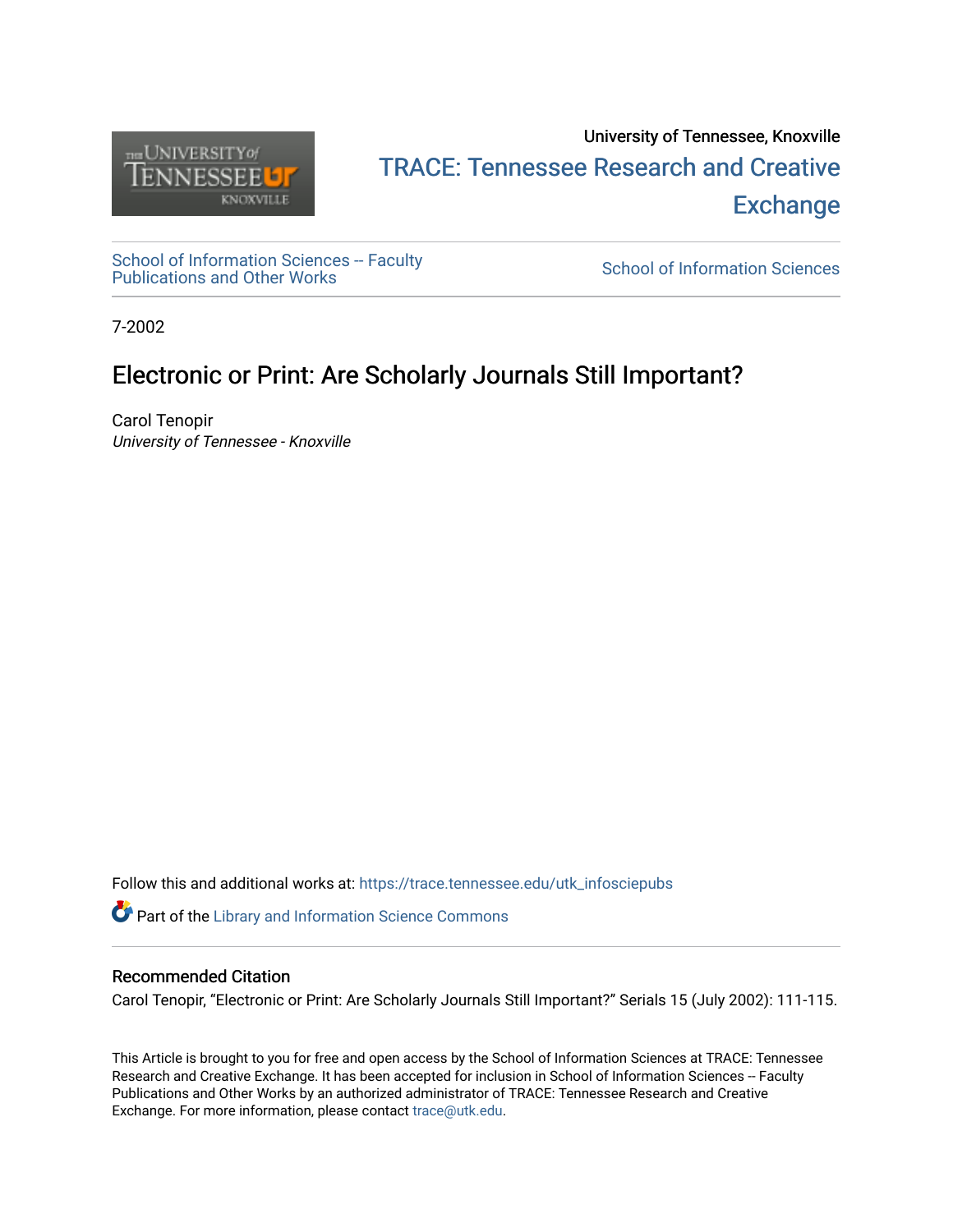# **[University of Tennessee, Knoxville](http://www.utk.edu/)**

**[From the SelectedWorks of Carol Tenopir](https://works.bepress.com/carol_tenopir/)**

July, 2002

# Electronic or Print: Are Scholarly Journals Still Important?

Carol Tenopir, *University of Tennessee - Knoxville*



Available at: [https://works.bepress.com/carol\\_tenopir/34/](https://works.bepress.com/carol_tenopir/34/)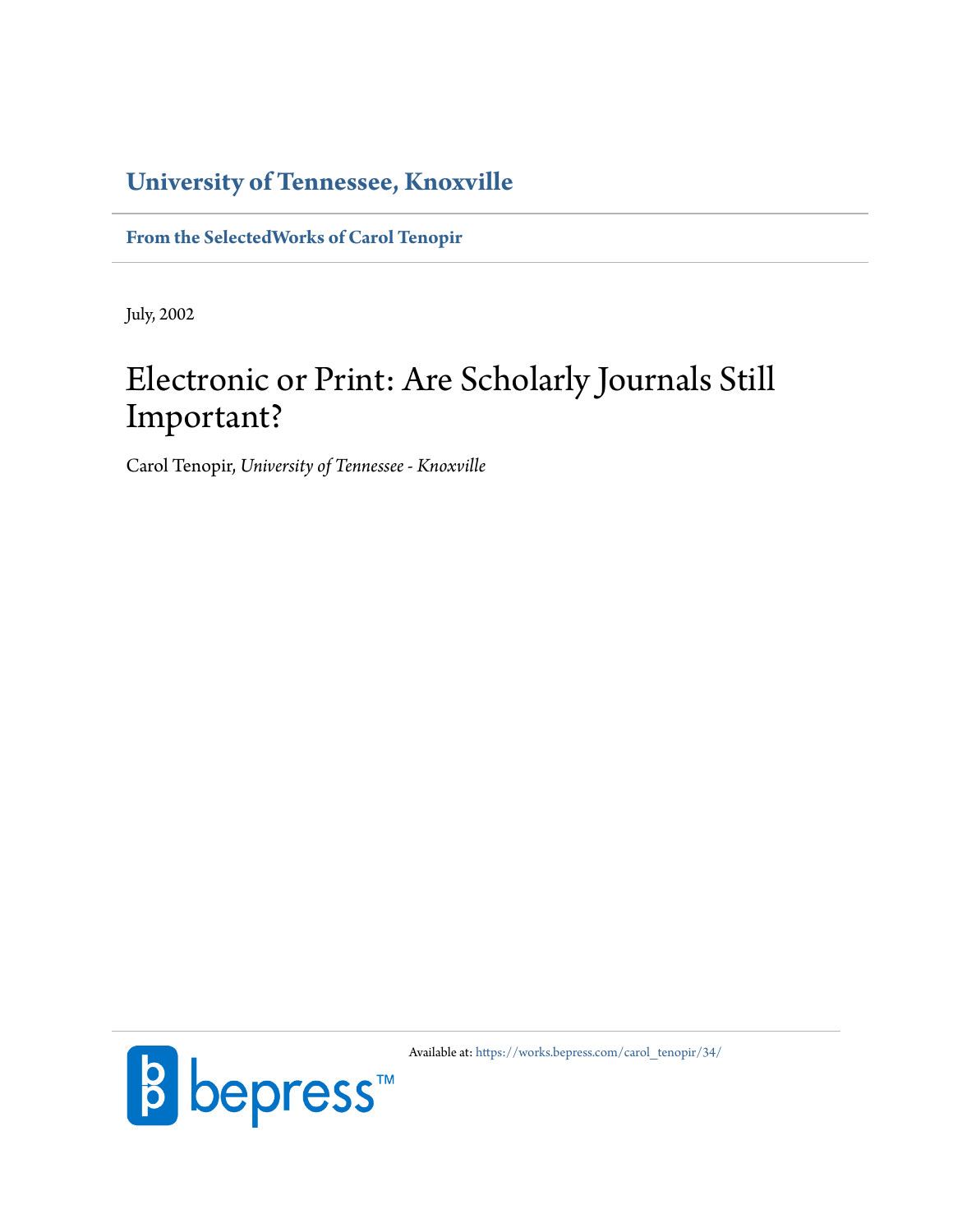# **ELECTRONIC OR PRINT: ARE SCHOLARLY JOURNALS STILL IMPORTANT?**



*Carol Tenopir*

*The author's work in collaboration with Donald King has encompassed many studies over a 25-year period that have provided a wealth of data on the usage of scholarly journal articles by scientists. She uses the data to arrive at some major conclusions about scientists' behaviour: they read a lot, the material from journals is essential to them, they use different ways to get hold of the material, they use electronic sources when convenient, and journals in many fields divide into core and peripheral titles – core titles obtained on subscription and peripheral material as separates.*

*Carol Tenopir, School of Information Sciences, University of Tennessee E-mail: ctenopir@utk.edu*

#### **Introduction**

My title is 'are scholarly journals still important?' The answer is yes. I will give you some evidence from the research that I have been doing with Donald King. Certainly there have been and there will need to be continuing changes in scholarly journals, but the answer is very definitely yes, with some changes.

I am talking about scholarly journals as something that is peer reviewed. They may be electronic, or print, or both. In the 2002 issue of Ulrich's list of worldwide serials, there are approximately 16,000 scholarly peer-reviewed journals listed, and over 12,000 of those are available in electronic form. So, journals are media independent by definition, but they are published in an ongoing, usually regular, basis by a commercial publisher, scholarly society, or other entity such as a university. It is particularly important, in addition to the peer review, that a journal have a particular editorial voice, editorial processes, and an editor. What adds value for many of the authors and readers may be the name of the journal, or it may be the editor or the editorial board, but that editorial voice is something that is recognised.

Scholarly journals, of course, are available in multiple formats. I am including in the definition of scholarly journals both the journals model (that is the bundled model, where you can browse through an issue to see what is in this entire title) and the separate article model (where the articles are extracted and put into an aggregator service or some kind of online database). So there are two models and I will make a distinction between them.

Why are journals important? There are five categories of evidence, or points that have led me to the conclusion that they are important. The first is that scientists read a lot. (I am going to be using the term scientist, but many of the research studies that I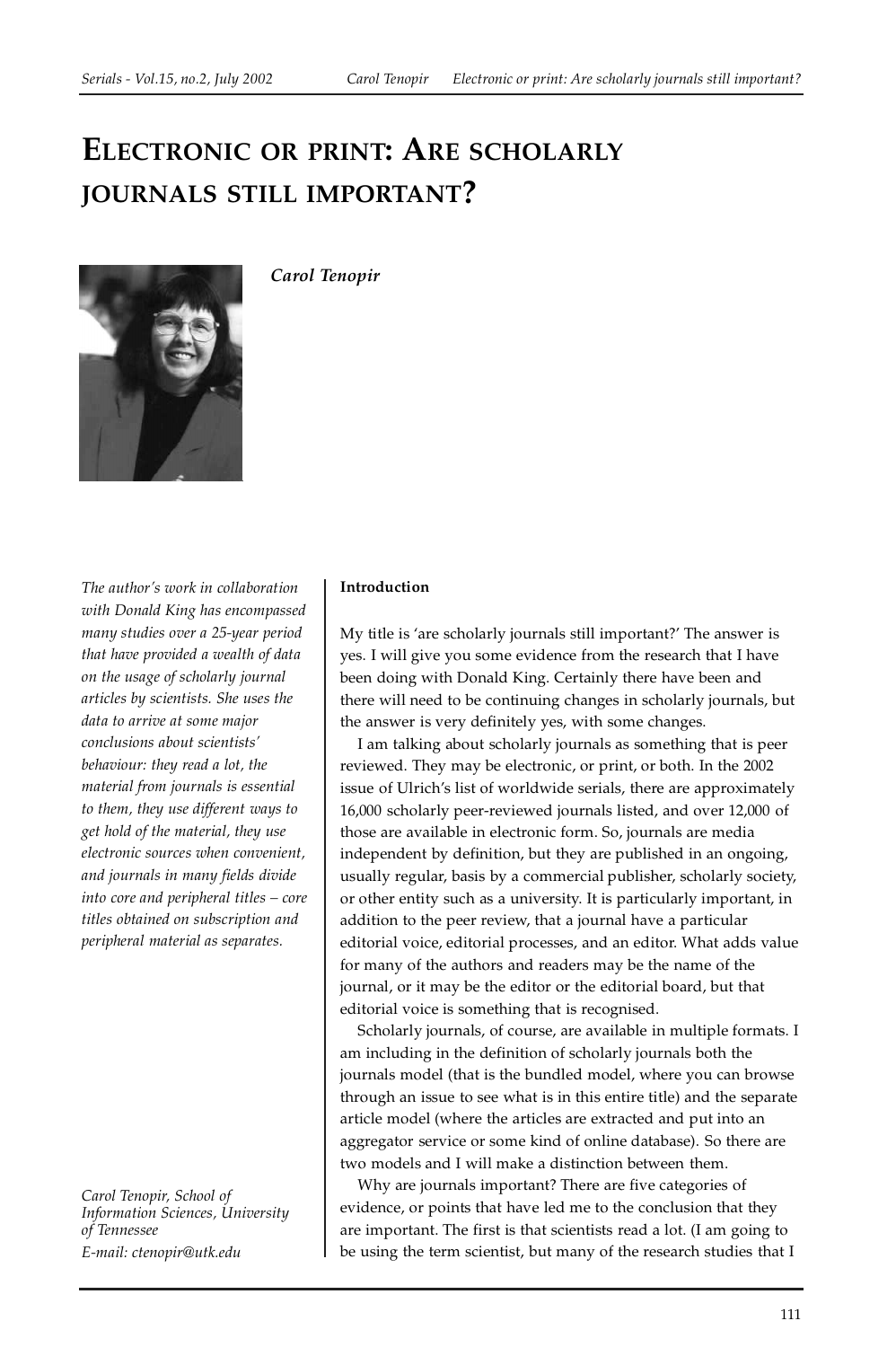am covering here have looked at social scientists as well. So we have scientists from all fields of science and social science. What I do not have data on are the humanities.) The second point is that information in journals is essential to those readers. The third is that scientists and social scientists use many different ways to get to journal articles, and the number of ways is increasing. The fourth is that electronic versions are adopted when it is easier and I will show you some evidence for that. The last point is that there are core journals and peripheral journals in almost every academic discipline, and the way people use them and what they need from them is actually quite different in the peripheral and the core journals.

The evidence that I am presenting is from almost a lifetime of work. Donald King and I have been working together since 1995, but each of us had been doing research on journals for three decades. I was involved in the electronic side and he has been involved more in the print and usage side, and we had data between the two of us from 1977 on. In 1995 we decided to bring various studies up to date and to look at it all together in a longitudinal way. We have a recent study, so we are continuing to collect data. In all, we have samples of over 15,000 scientists from all fields of science. Some of the groups are worldwide, but there are more North American scientists than others. However, they come from a variety of settings – professional organisations (the survey we just finished was of the American Astronomical Society, which, in spite of its name, is a worldwide organisation). We have surveys of faculty at various universities as well as government laboratories, private companies, etc. We have information from over 100 organisations in addition to the 15,000 scientists.

# **Scientists read a lot**

The first point is that scientists and social scientists read a lot. Scientists have always relied on reading the research of others to support their own work, but the amount that they read has often been grossly underestimated. We have looked at the amount of reading by the groups that we have studied over the years, and find that the average number of scholarly article readings per year has fluctuated over time, but has

remained high. All work fields averaged together show that it has fluctuated somewhat over the years from 1977 until the latest studies of 2000-2001. Certainly, since the 1990s the number of articles read per year across all work fields is increasing. I know that a lot of the readings from the late 1990s and the last few years are directly attributable to electronic journals.

The average reading now across all fields is about 130 articles per year. These numbers vary considerably across work fields. Engineers are on the low end of the number of articles read per year. They read other things. The very high end that we and others have identified, over the same time period, are university medical faculty, in particular, those who do some clinical work. Other work fields are somewhere in between.

The time spent reading, however, is not necessarily the same as the amount of reading. We found that the time spent reading fluctuates a lot over the studies that we have done from 1977 until the present. It goes up and down more and it does not seem to be increasing. Certainly it is not increasing nearly as much as the number of articles read. Anything that publishers and librarians can do to help them speed up the time to locate and to read is most welcome, because they feel the need to read more, but they don't have a lot more time to do it. Again, that varies a lot by work field, and engineers stay on the low end (if you look at time spent reading per year on an average). But medical faculty drop down from reading the most, in terms of time spent. They are second, and chemists actually spend the most time reading, even though they are not at the top in the number of articles read.

We can break this down again. If you look at average time spent per article, the reason that the university medical faculty tend to read a lot more, but don't spend a lot more time doing it, is that they are spending an average of about 20 minutes per article. They are reading to keep up. They tend to read fewer titles; they read perhaps an entire journal; they tend to read a higher proportion in print rather than electronic form than others do, and they tend to spend a very short time per article. Engineers, on the other hand, do not read as many articles, but when they find the one or two that are particularly useful, they spend a lot of time reading each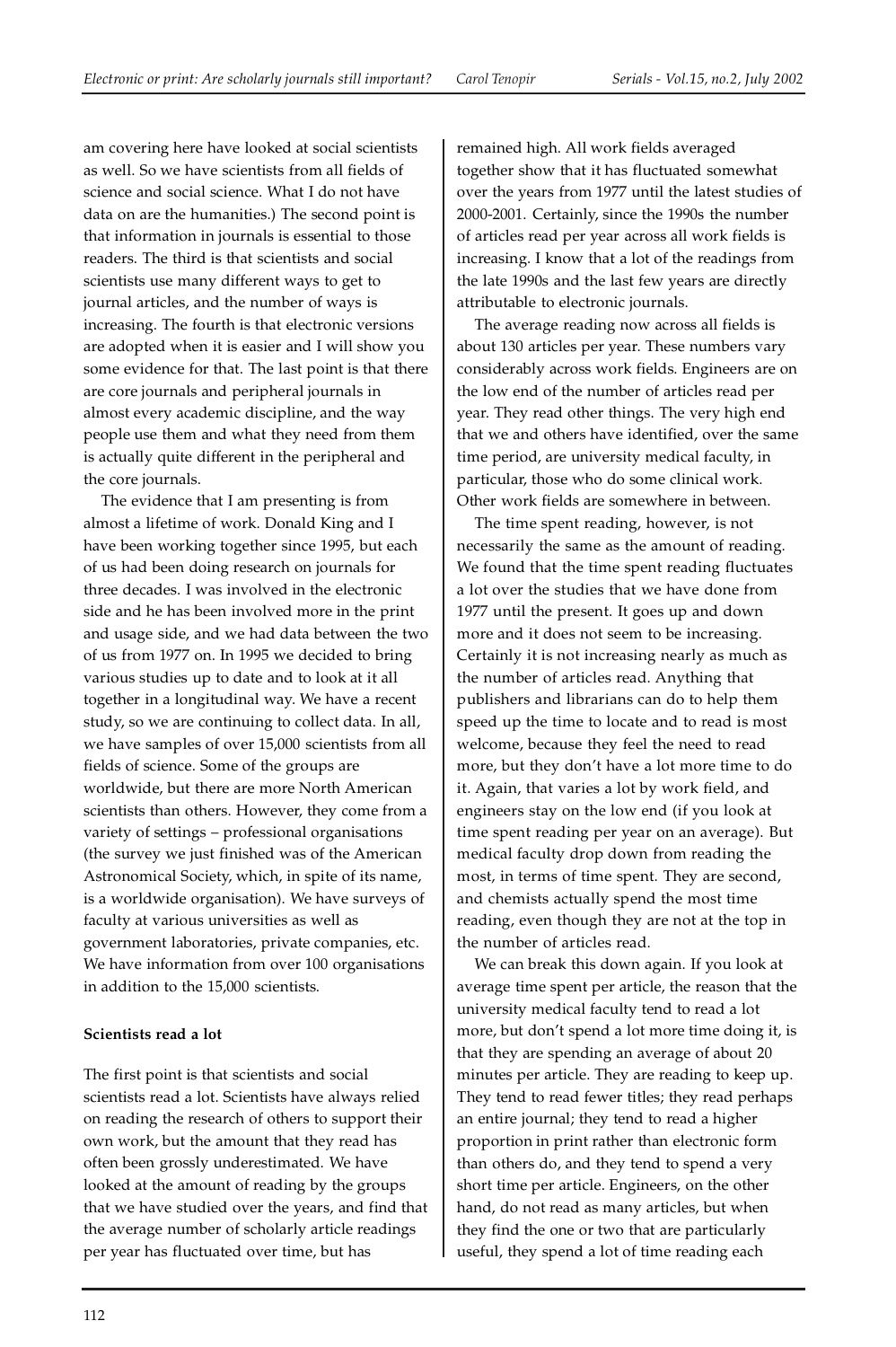individual article. The national health service of Mexico has collected the same sort of data for medical staff and they have found that 20 minutes per article is also true there. So they have designed in their information services a digest service, where they get the latest medical articles down to a condensed version, designed in a way that can be read in 20 minutes. So I think these numbers are true worldwide.

## **Journal information is essential**

This leads to the second point and that is the information found in journals is essential. In a recent study of students and faculty members, I found that there is some point in a student's career (and it is probably the last year of undergraduate study or at the graduate level) where journal articles become understandable, essential and important. From that point on, journal articles are considered the most important information source. In our recent studies we found that about half of the readings contained information that was new to the reader. Most of the readings in every work field are of material that is current (within a year or two), but overall, about a third of the readings are of material that is more than a year old. The older materials tend to be reported as more valuable to their work. Scientists may be rereading something they remembered when they were flipping through a current issue, electronic or print, and they go back to it. So, with old articles, there is not as much reading, but readings are considered to be of especially high value. This is important for back files. You won't see the amount of use perhaps, but there is great value there.

We also ask questions in surveys about honours and awards, and demographic questions about the individuals (this is selfreporting). We do a correlation between the number of honours and awards and how much they read, and we have consistently found over time that high achievers read more than others. They also read journals, in particular, for many different purposes: current awareness; research; teaching; etc. Lots of different needs are fulfilled by journal articles. Scientists consistently rate journals as more important than other resources.

## **Scientists use a variety of ways to get journals articles**

Finally we have been working on asking about, and trying to measure, the value of the information found in articles. Scientists report that reading has saved them time. We asked about a particular reading and what the result of it was. They report that it improves their productivity, and the quality and timeliness of their work. There is other evidence that they are willing to pay for information in terms of their time. They are continuing to spend time reading, so that is a measure of value. However, they are not willing to pay out-of-pocket expenses. All the end users that we have studied are very cost sensitive. If it comes to an outlay of actual money, then the willingness changes. This leads to the third point: scientists use a variety of ways to get journal articles. They want the least expensive way to get them. A subsidy by their organisation is the most convenient. So they will change behaviour based on cost and based on convenience. I am not going to discuss pricing here. The average number of personal subscriptions has gone down at a fairly drastic rate, directly attributable to prices. In 1977 the average scientist had about six personal subscriptions and that is down to about two currently. Again it varies by work field. Dirk Haank of Elsevier, in his keynote address to the 2002 UKSG conference, said that because of pricing they have lost the small academic library market and they have lost the individual market. That is certainly true of journals from any kind of publisher. Individuals haven't stopped reading, but they have turned to other sources to get articles. As the number of personal subscriptions decreased, scientists turned to the library and to other sources, mostly separate copies.

We have looked at scientists at the Oak Ridge National Laboratory. This is a government laboratory mostly concerned with energy, and also engineering and physics. We had studied that group in 1984, so we went back and studied the same group at the end of 2000 and beginning of 2001. As the use of subscriptions has decreased, the use of separate copies has gone up. So they have fewer subscriptions, but they are relying more on separates through online databases and interlibrary loans, etc.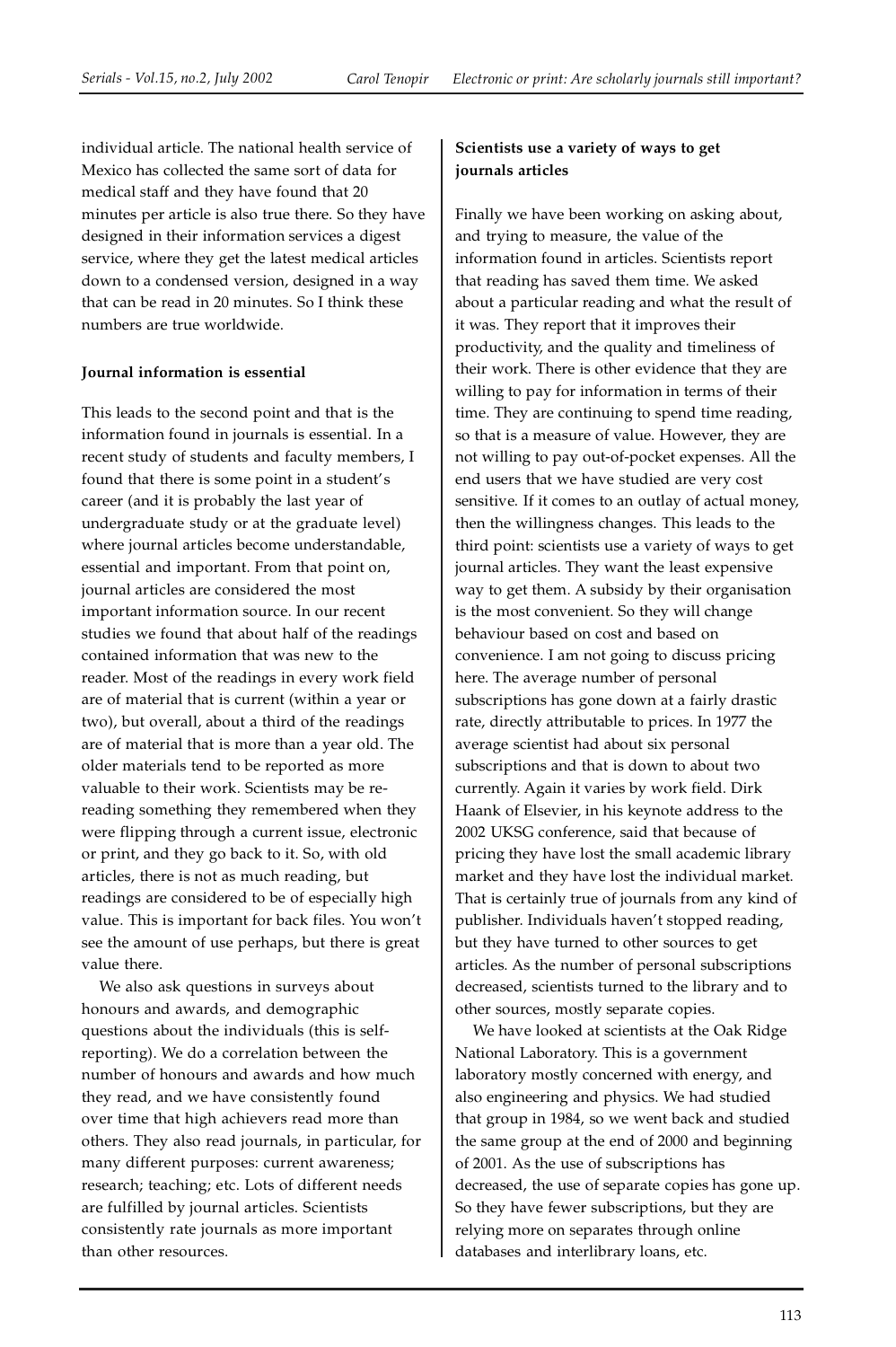## **Electronic journals are used when it is easier**

Besides being price sensitive, scientists are very convenience sensitive, or ease sensitive. They will use a variety of electronic versions when it is more convenient. Behaviour can change quite quickly when the option is easy to use and more convenient. It does not change so quickly when it is not. We have known for years that the further away someone was from the library, the less they used the library. With an electronic journal on the desktop, we have found that if you have to do three or four clicks to get to the article instead of one or two clicks, the use goes down. So our measure of convenience has become quite spectacularly short: 'How many times do I have to click to get to an article?'. Scientists are using a variety of ways to get articles, but again, the ones they adopt are the ones that are the easiest.

One of the most touted types of electronic journals is the e-print server, and we asked two groups recently (the Oak Ridge scientists and astronomers) specifically about their use of the arXiv.org e-print service. We found that although about a third of the Oak Ridge scientists were aware of the e-print service, it actually accounts for a fairly small percentage of their total number of readings. They are aware of it, but they are not using it really heavily yet. This varies quite a bit by work field. If they were finding a high percentage of what they needed there, then they would be using it more. So, the bigger an e-print service set gets, the more convenient it gets. We also asked them about another pre-print network from the U.S. Department of Energy (the Preprint Network.)

We recently asked astronomers if they were aware of arXiv.org, and there is actually a subset for them – astrophysics@astroph – so there is a high level of awareness by members of the American Astronomical Society of the preprint services, and the amount of reading is higher. About 22 percent of all of their readings came from e-print services. What can have a big impact on ease of use, and what really seems to have an impact on use of journal articles, is a good, reliable, familiar bibliographic database that serves as a gateway into electronic journal use. It has to be something that is familiar. It has to be in a work field where that database

fulfils a lot of their needs. So Medline (PubMed) is a good example. The other example in astronomy is the ADS or Astrophysics Data Service, which is very well known to astronomers. They almost all know about ADS, and it is used a lot because it is linked to journal articles. A familiar gateway into electronic journals will result in scientists changing habits very quickly and relying on separates in electronic journals.

There are three reasons for the number of separates increasing: (1) cost of subscriptions; (2) reliance on online searches with links to separate articles (that has had a demonstrated impact on reading more separates); and (3) more reliance on someone recommending an article. That has always been a familiar behaviour pattern, but now it is so much easier for someone to recommend via e-mail messages or listservs that they are getting lots of recommendations. A URL in a listserv, and sometimes the whole article passed on, results in a huge jump in reading separates that are recommended by a colleague. E-mail has had a profound effect on the groups that we studied during these two periods of time.

## **Journal issues or separates? Core and periphery**

My final point is the difference between the two models: the journal model, where you have a bundled issue where you can browse through all of the articles in a particular issue, or the separates model, where you are going to a search engine and searching for separates. Both are used by scientists.

Scientists now read at least one article per year from each of approximately 23 journals, and that is up from 13 in the late 1970s and about 18 in the mid 1980s. However, there are very few titles from which they are reading more than a few articles. There is very definitely a separation between the core titles, where they are reading a lot, and the periphery. Half of those 23 titles are read less than five times. Only one of those titles, on an average, results in 25 or more readings per year. So there is a very definite core for high reading and then all of the peripherals for separates. In almost every discipline there is a core group of journals, where it is important to have the journal model. Whether it is electronic